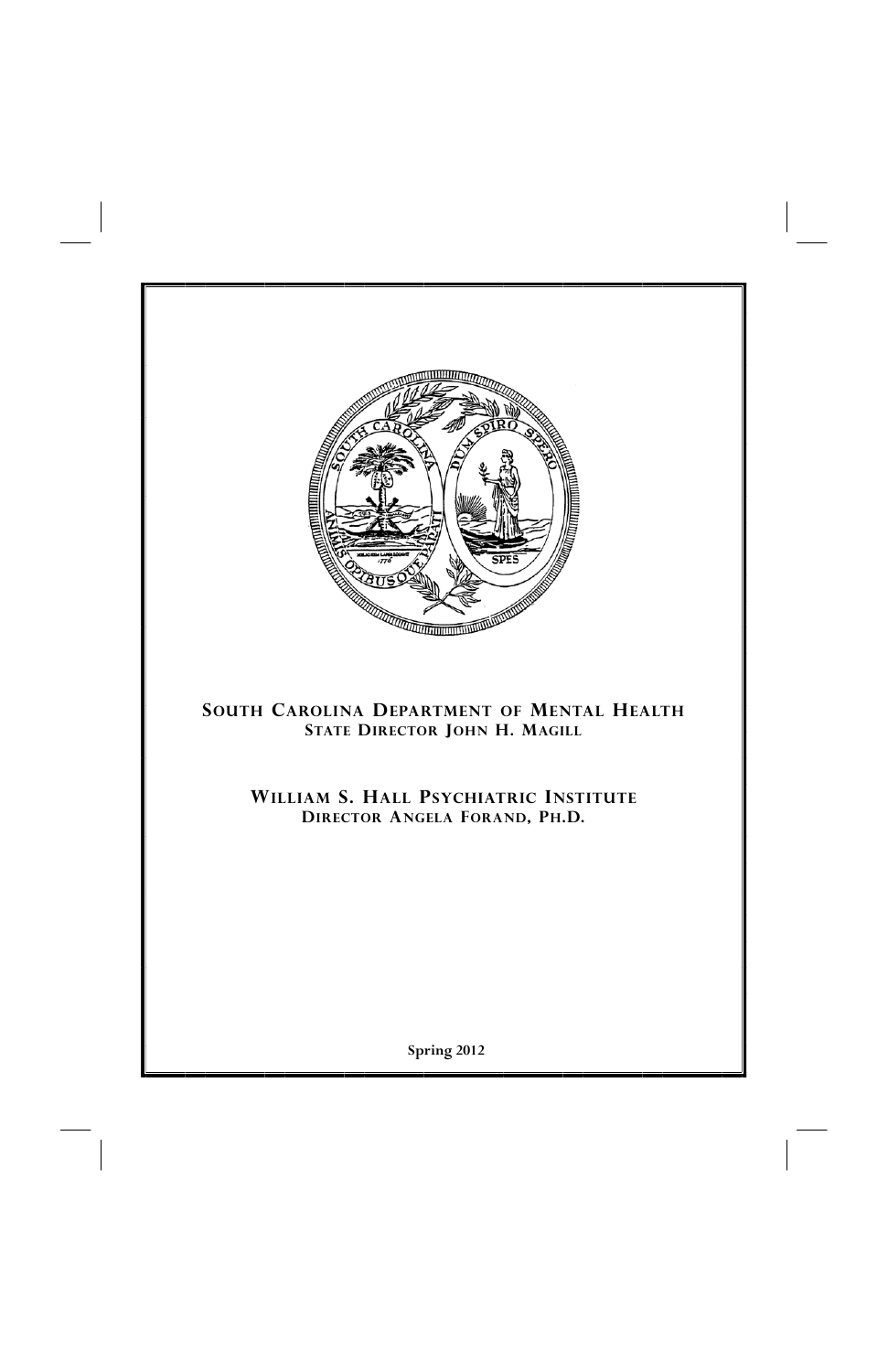South Carolina has a long history of caring for those suffering from mental illness. In 1694, the Lords Proprietors of South Carolina established that the destitute mentally ill should be cared for by local governments. The concept of "Outdoor Relief," based upon Elizabethan Poor Laws, affirmed that the poor, sick and/or disabled should be taken in or boarded at public expense. In 1762, the Fellowship Society of Charleston established an infirmary for the mentally ill. But it was not until the 1800's that the mental health movement received legislative attention at the state level.

The Mills Building, designed by renowned architect Robert Mills, was completed and operational in 1828 as the South Carolina Lunatic Asylum. The facilities

Championing the mentally ill, South Carolina Legislators Colonel Samuel Farrow and Major William Crafts worked zealously to sensitize their fellow lawmakers to the needs of the mentally ill, and on December 20, 1821, the South Carolina State Legislature passed a statute-at-large approving \$30,000 to build the South Carolina Lunatic Asylum and a school for the 'deaf and dumb'. This legislation made South Carolina the second state in the nation (after Virginia) to provide funds for the care and treatment of people with mental illnesses.

grew through the decades to meet demand, until inpatient occupancy peaked in the 1960's at well over 6,000 patients on any given day. From 1828 through 2011, South Carolina state-run hospitals and nursing homes treated over 947,000 patients and provided over 148,500,000 bed days.

In the 1920's, treatment of the mentally ill began to include outpatient care as well as institutional care. The first outpatient center in South Carolina was established in Columbia in 1923.

The 1950's saw the discovery of phenothiazines, "miracle drugs" that controlled many severe symptoms of mental illness, making it possible to "unlock" wards. These drugs enabled many patients to function in society and work towards recovery, reducing the need for prolonged hospitalization. Government supp o r t and spending increased in the 1960's. The South Carolina Community Mental Health Services Act (1961) and the Federal Community Health Centers Act (1963) provided more funds for local mental health care.

The South Carolina Department of Mental Health (DMH) was founded in 1964. In 1967, the first mental healthcare complex in the South, the Columbia Area Mental Health Center, was built. The centers and clinics have served over 2,800,000 patients, providing over

38,000,000 clinical contacts.

Today, DMH operates a network of 17 community mental health centers, 42 clinics, three veterans' nursing homes, and one community nursing home. DMH is one of the largest hospital and community-based systems of care in South Carolina. In FY11, DMH outpatient clinics provided 1,175,482 clinical contacts and DMH hospitals and nursing homes provided nearly 530,000 bed days. Last year, DMH treated nearly 100,000 citizens, including approximately 30,000 children and adolescents.

## **DMH HISTORY AND DEMOGRAPHICS**

#### PAGE 2

DMH MISSION: TO SUPPORT THE RECOVERY OF PEOPLE WITH MENTAL ILLNESSES.

DMH OPERATES A NETWORK OF SEVENTEEN COMMUNITY MENTAL HEALTH CENTERS, 42 CLINICS, FOUR HOSPITALS, THREE VETERANS' NURSING HOMES, AND ONE COMMUNITY NURSING HOME.



#### **DMH HOSPITALS AND NURSING HOMES**

**Columbia, SC** 

G. Werber Bryan Psychiatric Hospital

William S. Hall Psychiatric Institute (Child & Adolescents)

Morris Village Alcohol & Drug Addiction Treatment Center

C.M. Tucker, Jr. Nursing Care Center - Stone Pavilion (Veterans Nursing Home)

C.M. Tucker, Jr. Nursing Care Center - Roddey Pavilion

#### **Anderson, SC**

Patrick B. Harris Psychiatric Hospital

Richard M. Campbell Veterans Nursing Home

**Walterboro, SC** 

Veterans Victory House (Veterans Nursing Home)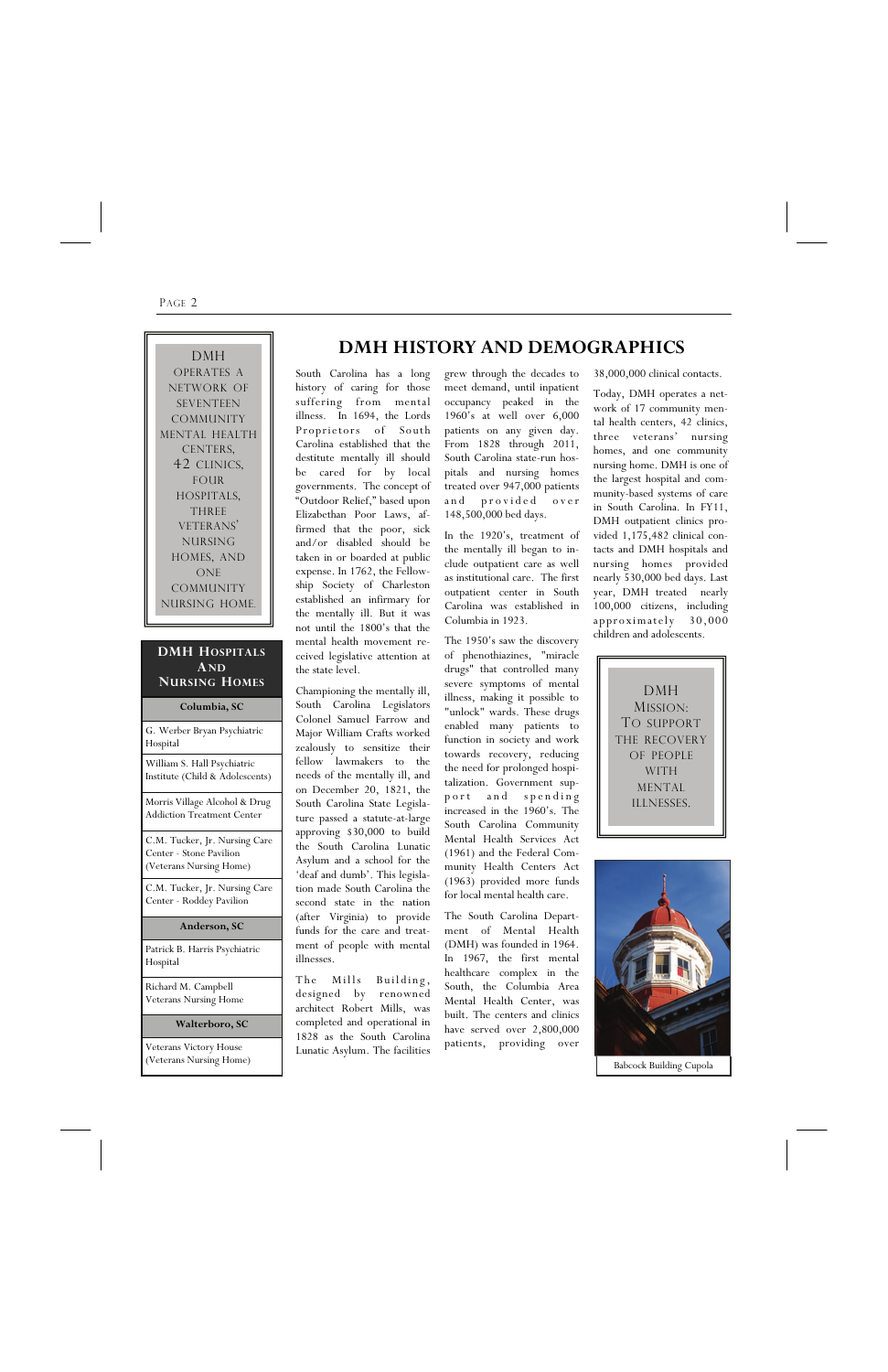## **WILLIAM S. HALL PSYCHIATRIC INSTITUTE**



William S. Hall Psychiatric Institute 1800 Colonial Drive Columbia, SC 29203 Phone: (803) 898-1662

William S. Hall Psychiatric Institute (Hall Institute) opened its doors in 1964, as a result of the dedicated efforts of William S. Hall, M.D., DMH's first state commissioner of Mental Health.

Legislation in 1965 amended the SC Code of Laws to make a special provision for Hall Institute to be maintained as a teaching hospital for the primary purposes of training mental health personnel and conducting psychiatric research. The Institute has trained more than 250 psychiatry and 180 psychology interns since it opened.

Today, Hall Institute collaborates with the Department of Neuropsychiatry and Behavioral Science of the University of South Carolina (USC) School of Medicine, and Palmetto Richland to provide training for students in neuropsychiatry and behavioral science. Dr. Angela Forand, Hall's director, serves on the USC School of Medicine's faculty.

Hall Institute's focus is on the unique needs of children and adolescents with mental illness and substance abuse disorders, providing both inpatient and outpatient treatment

#### **Assessment Resource Center**

Hall Institute's Assessment Resource Center is a childfocused program, which, through service, multidisciplinary coordination, teaching, and research ensures that children suspected of being maltreated receive the highest level of professional care. The Assessment Resource Center serves more than 600 children annually and is the "go-to" center of the Midlands for the evaluation of children who are victims of physical and sexual abuse.

Outpatient services provided by the Assessment Resource Center include physical exams for suspected child maltreatment, child forensic interviews, mental health evaluations, psychotherapy for children and their caregivers, multi -disciplinary case coordination, professional education, and case consultation. The Assessment Resource Center also provides ChildFirst training for the Children's Law Center in forensics interviewing techniques for law enforcement

professionals.

The Assessment Resource Center is accredited by the National Children's Alliance as a Children's Advocacy Center.

NATIONAL CHILDREN'S ALLIANCE<sup>®</sup>

and services to some of the state's most severely mentally ill children, adolescents, and their families. In Fiscal Year 2011, Hall Institute provided more than 15,000 bed days for 515 children.

Programs at Hall Institute include Children's Acute Care for children ages 4 to 12, Adolescent Acute Care for children ages 13 to 17, and a Substance Abuse unit for adolescents with both substance abuse disorders and mental illness. These programs offer inpatient stabilization and treatment modalities which include individual therapy, group therapy, psychopharmacology, activity therapy and educational services.

Hall operates a residential treatment unit for males, aged 13 to 21. Many of the male residents have involvement with the Department of Juvenile Justice and have difficulty controlling their aggressive behaviors. One focus of the program is to teach the adolescents coping skills.

Hall Psychiatric Institute

accredited by The Joint Commission (TJC), Hospital Accreditation Program, and has been since 1968.





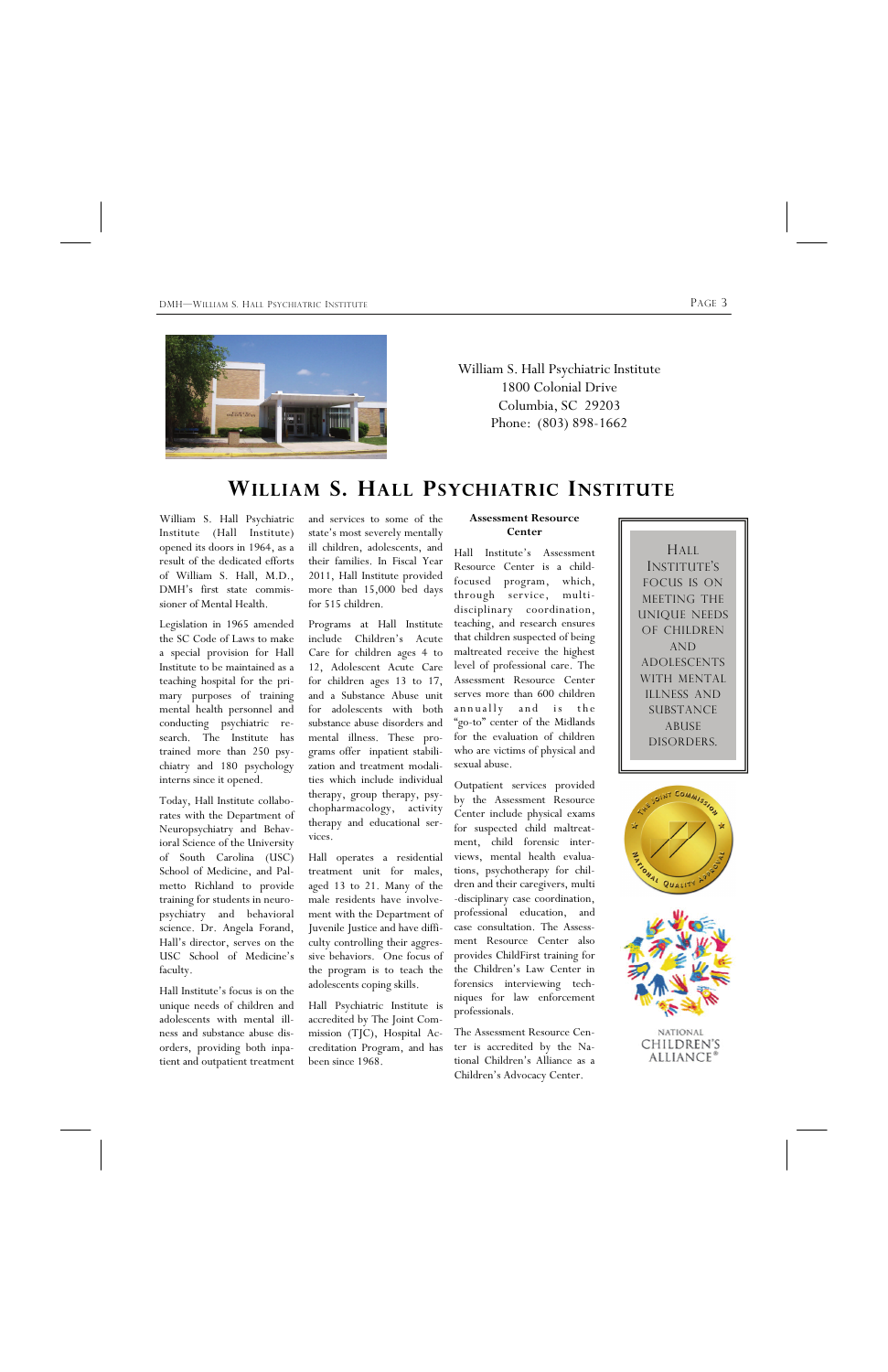PAGE 4



Angela Forand Director

### **ANITA RICE—LEAD TEACHER, HALL INSTITUTE SCHOOL**

Anita Rice has served as lead teacher at the Hall Institute School for six years. In addition to a bachelor's degree in Government and International Studies, an MAT in Secondary Social Studies, and master's in Special Education, all from the University of South Carolina, she has 22 years of experience in education, teaching emotionally disabled and learning disabled students for the majority of her career.

As lead teacher, Rice is responsible for day to day operations of the school. Teaching multiple education levels at one time can be challenging, but she explains, "Some kids perform better due to the class size and structured envi-

that she sees many students at Hall Institute turn their lives around and make drastic improvements.

ronment, than they would in a dren," she said. "As such, I traditional school. I love what learned to do what needs to I do, and I enjoy my job. be done for the child who We've got a great group of needs it, when he or she kids right now." Rice reports needs it."

Rice is guided, in part, by values imparted to her growing up. "I believe in being fair. I am the second of five chil-

Angela Forand, Ph.D., has been director at Hall Institute for five years, having previously served as director of Residential Treatment Services, where she started South Carolina's first state supported children's residential treatment program. She has worked at Hall Institute for 24 years.

Born and raised in Savannah, Georgia, Dr. Forand earned her bachelor's, master's, and doctorate degrees in Psychology from the University of Georgia, where she also completed post-doctoral training in Child and Adolescent Psychiatry.

To Dr. Forand, what makes Hall Institute unique is that it is the only state-supported child and adolescent inpatient facility in South Carolina, with four fairly diverse inpatient programs and the Assessment Resource Center (outpatient). Inpatient programs comprise inpatient acute care for children and adolescents, residential treatment units, and the only state supported dual-diagnosis treatment program for adolescents, which also accepts emergency admissions.

Throughout her tenure at Hall Institute, Dr. Forand has seen the daily census at the facility decrease, but notes that the demand for its unique services remains. In fact, Hall Institute still runs a waiting list at times, particularly during the school year, and especially for its Adolescent Acute unit. "We are in high demand from the community," Dr. Forand explained. "I see a distillation of the population to a much more psychiatrically impaired population. In the earlier years, we saw more conduct disordered patients. The community also does a much better job with referrals. I don't see the demand decreasing."

Dr. Forand's goals include continuing to provide training for staff in child development, pathology, and appropriate interventions, as the facility admits many patients that many hospitals refuse. "It's important that we provide tools to staff for dealing with a difficult population," she said.

In the long run, Dr. Forand would like for Hall Institute to be "the facility of choice, not the facility of default because someone doesn't have insurance." When it comes to quality, she would put Hall Institute up against any public or private treatment facility: "I absolutely would," she said, "and I think we'd come out as number one. The treatment and staff here are state-of-theart."

As director of Hall Institute, Dr. Forand invokes her personal and professional philosophy: "One of my views of life, or the way we *should* behave is 'others first,' So I want to support my staff, to provide whatever they need to get their jobs done, because they have the most difficult jobs – they're the front line. That translates to the children. With the staff, it is *children* first, and they are the priority. They're the ones we're here for."



## **ANGELA FORAND, PH.D.—DIRECTOR**

Anita Rice Lead Teacher Hall Institute School

WHAT MAKES HALL INSTITUTE UNIQUE IS THAT IT IS THE ONLY STATE-SUPPORTED CHILD AND ADOLESCENT INPATIENT FACILITY IN SOUTH CAROLINA.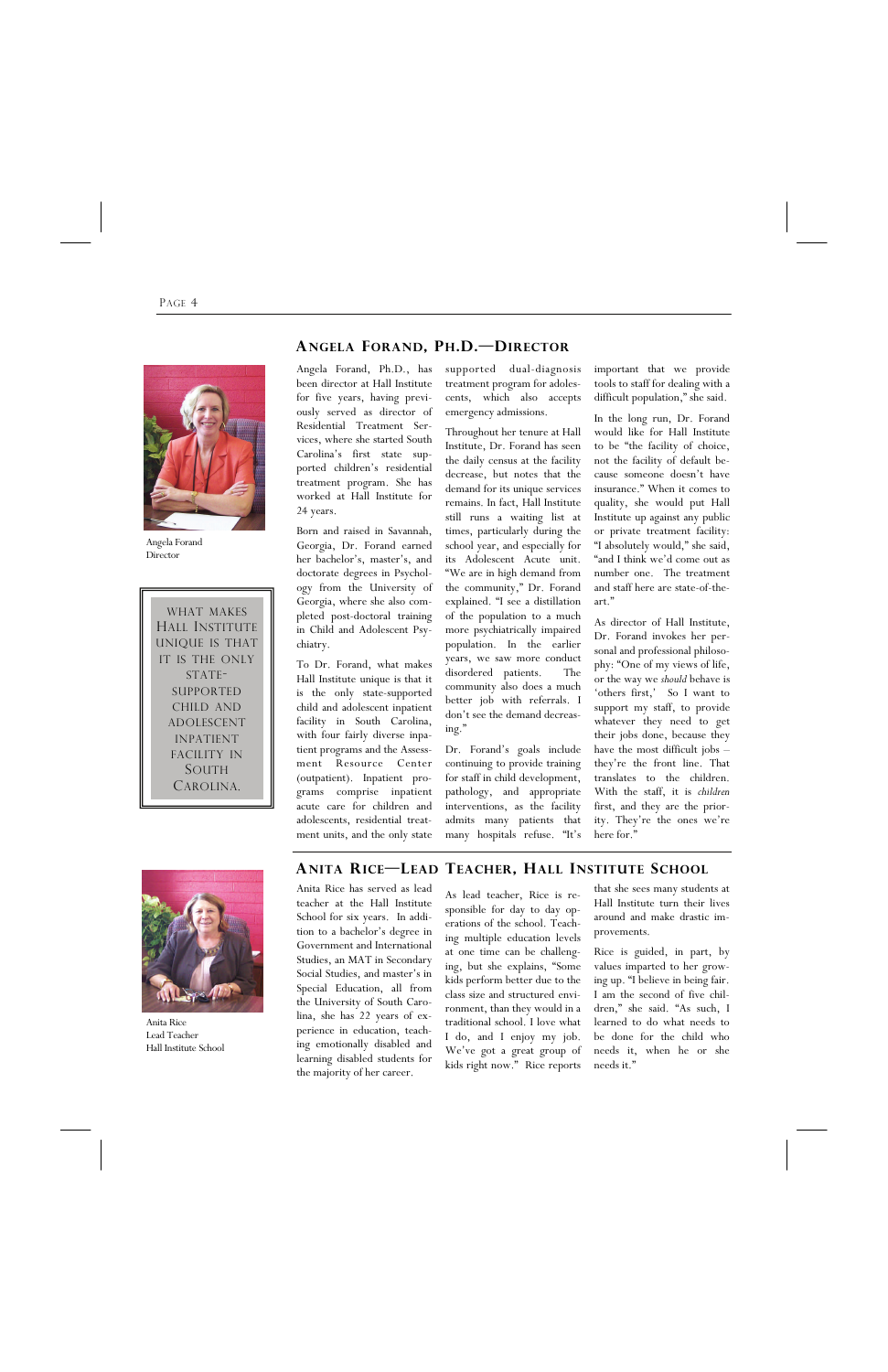

Dr. Phyllis Bryant-Mobley, Medical Director

Phyllis Bryant-Mobley, M.D., received her undergraduate degree in Engineering and Humanities from the Massachusetts Institute of Technology, and matriculated from the University of South Carolina School of Medicine (USC-SOM), completing her residency in Adult Psychiatry and a Fellowship in Child and Adolescent Psychiatry at the USC-SOM Department of Neuropsychiatry and Behavioral Science. She has been medical director at Hall for two years.

Dr. Bryant-Mobley had worked in Engineering for seven years when she decided to pursue medical school, as she initially intended growing up. Interestingly, she never planned to be a psychiatrist. "I found my psychiatry rotations to be interesting, and interesting all the time. It was never

routine," she said. After her Psychiatry rotation, she knew what she wanted to do.

She trained at DMH and completed her General Psychiatry and Child Training at Hall Institute. "The clinicians who were here when I began and the research that was going on made my training an exciting experience."

Being medical director is very different from clinical work and requires she navigate the differences between administrative and clinical areas. She supports the medical staff, with everything from budgetary problems and staffing issues to admittances and releases. "A lot of what I do involves being a bit of a cheerleader, supporting the staff and going to bat for them," she explained. "We have very good doctors, very good licensed prescribing practitioners who work with a difficult population."

Dr. Bryant-Mobley is proud of Hall Institute. "I feel the quality of our care is excellent, because we ask the right questions up front, and we don't take more than we can handle. We have excellent child psychiatrists and nurse practitioners. No micromanagement is necessary. I have a very dedicated group," she said.

Her wish list for the future of Hall Institute includes a return to performing research, testing, and comprehensive workups, and operating developmental clinics. And she plans to be there, explaining, "In the future, I want to be doing what I'm doing now. I enjoy it. I enjoy the people I work with, the people I supervise, all the people at Hall Institute. We're a family."

## **PHYLLIS BRYANT-MOBLEY—MEDICAL DIRECTOR**

Georgia; she knows what it's like to be in the trenches. The result has been a lifelong dedication to people who stutter and to providing quality and individualized intervention to people of all ages.

Farley's day-to-day work as a speech therapist involves working with communication disorders, screening, evaluating, recommending evaluations, and providing staff education. When she receives a call from one of the wards at Hall Institute, she comes to the facility as soon as possible to provide services. She believes that "positive reinforce-Originally from Southern

Alice Ann Farley, a licensed speech language pathologist and fluency specialist in Columbia, has served as a consultant for DMH since the mid 1980's, previously at the SC State Hospital, Crafts-Farrow State Hospital, and now at Hall Institute. She earned her undergraduate and graduate degrees from the University of Georgia.

Pines, North Carolina, Farley originally planned to major in Music, but had a severe stuttering problem. She needed speech assistance, which she received at the University of

ment is very helpful to overall staff-to-child communication. We must be very cognizant of and sensitive to these situations."

Overcoming her own problem led to her career; her life experiences help her identify and empathize with the many different situations that her clients have. "I love what I do and I want to model to others compassionate care," she said. "You might be the one person who says something encouraging to someone in need; you never know when such an interaction will have a profound effect."

#### **ALICE ANN FARLEY—SPEECH THERAPIST**



Alice Ann Farley

Speech Therapist

"THE QUALITY OF OUR CARE IS EXCELLENT, BECAUSE WE ASK THE RIGHT QUESTIONS UP FRONT, AND WE DON'T TAKE MORE THAN WE CAN HANDLE."

> **DR. BRYANT-MOBLEY**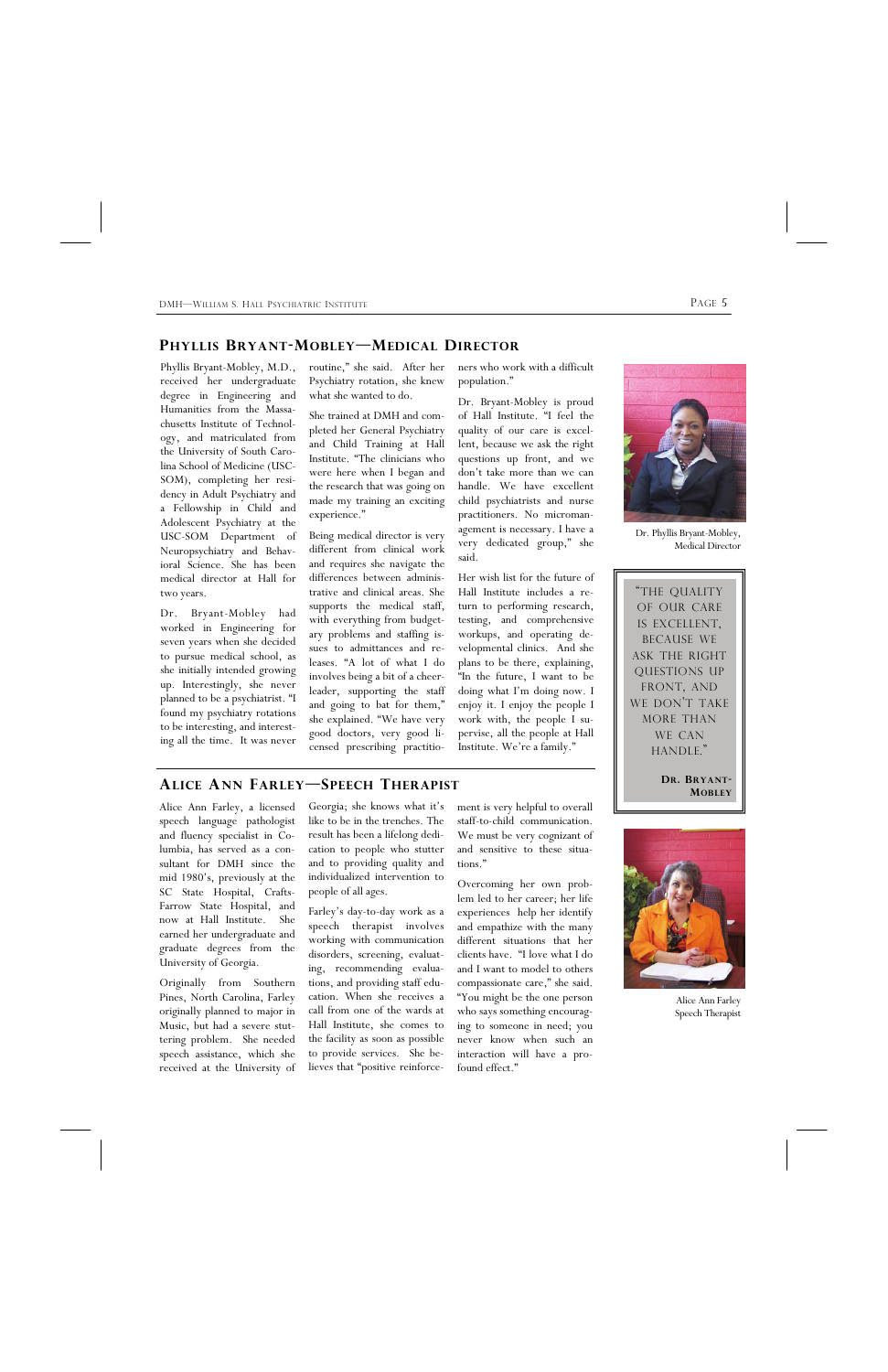#### PAGE 6

The field of MENTAL HEALTH HAS CHANGED DRASTICALLY... NOW WE WORK TO RETURN KIDS TO THE COMMUNITY." **SIMPSON**  **WANDA SIMPSON—MENTAL HEALTH SPECIALIST**

own, but I feel like these kids I care for are my kids, too."

She knew she wanted to work in nursing from a young age. "I was the oldest, always taking care of somebody, so I knew I would do something along the lines of taking care of people. I enjoy doing that, I enjoy helping people," she said.

"We have a wonderful group of people that work with the children, a great nurse manager, and a great director who stresses learning and professional growth. The field of Mental Health has changed drastically from when I started and now we work to return the kids to the community. That works for me, because I love to see growth

Columbia native Wanda Simpson is a certified nursing and medical technician, and has worked at DMH for 30 years. She previously worked with geriatric patients at Crafts-Farrow State Hospital for 11 years and enjoyed it, but realized she wanted to work with kids and has been at Hall Institute ever since.

"I love working with children," she said. "I like seeing change and growth. You can see it with the children. It's great when they go back into the community and they've made it and they're functioning. It makes me happy to see children get better."

Simpson always wanted a big family, explaining, "I got one. I have four children of my and change. That's a focus here."

A typical day for Simpson includes staff checks, new admissions (ensuring orientations are done, and if not, completing them), and making sure that children who have just been admitted understand the program. "The children may be scared and unsure when they come in," she said. "It's only fair that they know the process, what we have to offer them, and what's expected of them."

When asked about her personal and professional values, she simply answers "Respect. If you expect to get respect, you have to give it, no matter how old you are."

Hall Institute's Director of Nursing Kathy Jenkins has served in her position for six years, and has been with DMH for 20 years. The Holly Hill native obtained her bachelor's degree in Nursing from the University of South Carolina, and a master's in Business Administration in Healthcare Management from Colorado Technical University.

Jenkins knew she wanted to be a nurse from a very young age, wanting to help, assist, and support others. Her de-

"Seeing our patients come in, as ill as they are, getting well, seeing someone become less fearful, helping to get that person better, that is the joy of what I have achieved in my field as a psychiatric nurse. It is very rewarding for me," she said.

sire to help people and watch who are very ill or very chal-every day, from everyone on them progress makes her job lenging arrive, she is there to the team, how to best take at Hall Institute a perfect fit. support the staff. "We're all care of the children." Her day to day duties are varied; the only constant is that what she has planned is not what happens. She begins each day by assessing what is going on at the unit level, with regard to employees and patient care. Whenever new patients

in this together," she explained. "The beauty of the staff here is that we work together to do what we need to do to meet the needs of the patients. If we have done this and the staff feel supported, my day has been a success."

When it comes to her career, Jenkins is proudest of "being able to serve children, who are so important to the state of South Carolina. I'm proud of the people I work with, and how we are all about the needs of the children. What I've found here is that I learn

### **KATHY JENKINS—DIRECTOR OF NURSING**



Wanda Simpson Mental Health Specialist



Kathy Jenkins Director of Nursing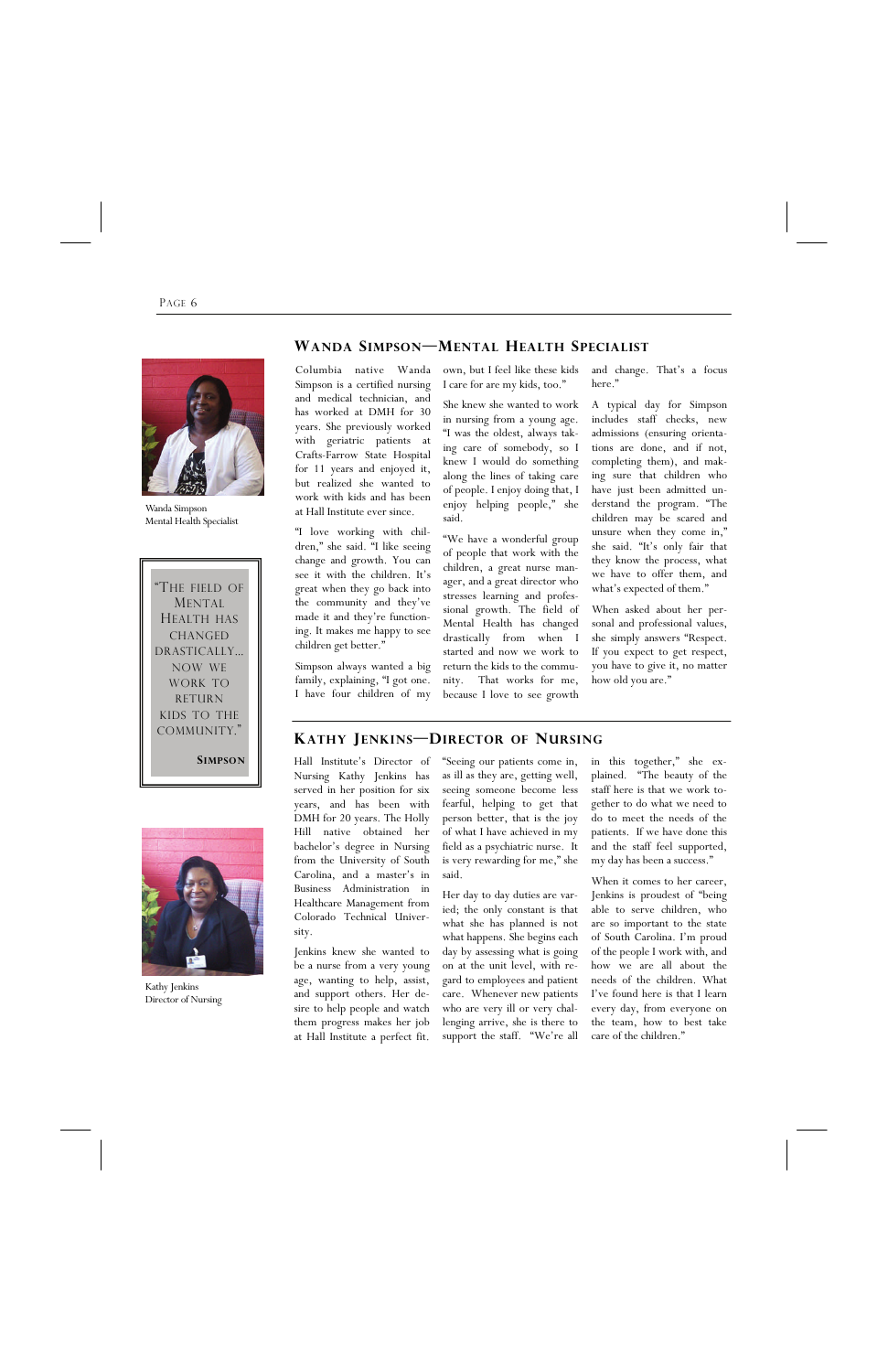DMH—WILLIAM S. HALL PSYCHIATRIC INSTITUTE **PAGE 7** 

## **CHARLES VILORD—PROGRAM DIRECTOR, ADOLESCENT RECOVERY PROGRAM**

gram, which specializes in the treatment of co-occurring addiction and mental health disorders in adolescents between the ages of 13 and 17. In his view, Hall Institute is unique because its value to various community stakeholders is evident; the referral rate indicates satisfaction. "For example, family courts and the Department of Juvenile Justice see us as a treatment option for kids with substance abuse problems who can't be placed anywhere else, a suitable place for treatment resistant kids," he explained. "We are unique because we are able to provide treatment whether the patients like it or not and we have the skill set to do that."

To the probate courts, Hall Institute is seen as a safe place;

Charles Vilord earned his bachelor's and master's degrees in Social Work from Florida State University. He worked in Florida for 16 years, designing effective program and treatment models in the area of Crisis Stabilization, single-point access models, public/private partnerships, juvenile justice reform, and deinstitutionalization and client empowerment.

As a medic in the military, Vilord saw a good deal of substance abuse and performed counseling duties. Following his military service, Vilord worked as a psychiatric technician at a local psychiatric hospital and realized his aptitude for the profession.

Vilord came to Hall Institute in 2000, as program director of the Adolescent Recovery Proprocedures put in place have been able to unblock local emergency rooms' ability to get kids into the program, decreasing emergency admissions. "The probate court is thankful for that," said Vilord. "And they're thankful that we don't discharge kids when they are difficult. Our premise is 'You don't have to be voluntary to get better'."

Treatment in the Adolescent Recovery program is crafted in a way that doesn't depend on patients' volunteering, but that elicits their volunteering, using motivational techniques. "Referral agencies are very motivated to get kids to us, and we're very motivated to take them, because that's what we do," said Vilord. "We don't give up on kids."

Licensed Clinical Psychologist and Forensic Interviewer/ Evaluator Alicia Benedetto, Ph.D., has worked at the Assessment Resource Center for 5 years. She provides therapy, court preparation, expert witness testimony, and consultation, as well as training services to child protection professionals.

A native of Cleveland, Ohio, Dr. Benedetto completed her undergraduate education at New York University, and received her doctorate degree in Psychology from St. John's University. She completed an accredited internship at Hall Institute, after which she served as the facility's coordinator of Treatment Services for

Children and Adolescents. She then transferred to the Assessment Resource Center.

Dr. Benedetto explains what makes the Assessment Resource Center unique: "it comprises a team of highly trained professionals; there are Child Advocacy Centers (CACs) across the country, but the Assessment Resource Center is a fully accredited CAC, which requires meeting very stringent requirements of the National Children's Alliance," she said. "The Assessment Resource Center also trains child protection professionals through the Child First program, a weeklong course that is provided three to four times per year." Advanced training for profes-

sionals who have taken part in the week-long course is also provided. "The Assessment Resource Center is a feather in the cap of South Carolina," she said. "One of the things we can truly be proud of, one of the areas we are far ahead in is the area of child abuse treatment."

When she looks to the future, Dr. Benedetto intends to continue to be a part of the Assessment Resource Center Team: "I can't imagine doing anything besides child protection work; it's extremely important and fulfilling. I feel on a daily basis the difference we make in children's and families lives," she said.

"WE DON'T GIVE UP ON KIDS." **VILORD**

## **ALICIA BENEDETTO, PH.D.—CHIEF PSYCHOLOGIST, ASSESSMENT RESOURCE CENTER**



Alicia Benedetto, Ph.D.

Chief Psychologist Assessment Resource Center



Charles Vilord Program Director Adolescent Recovery Program